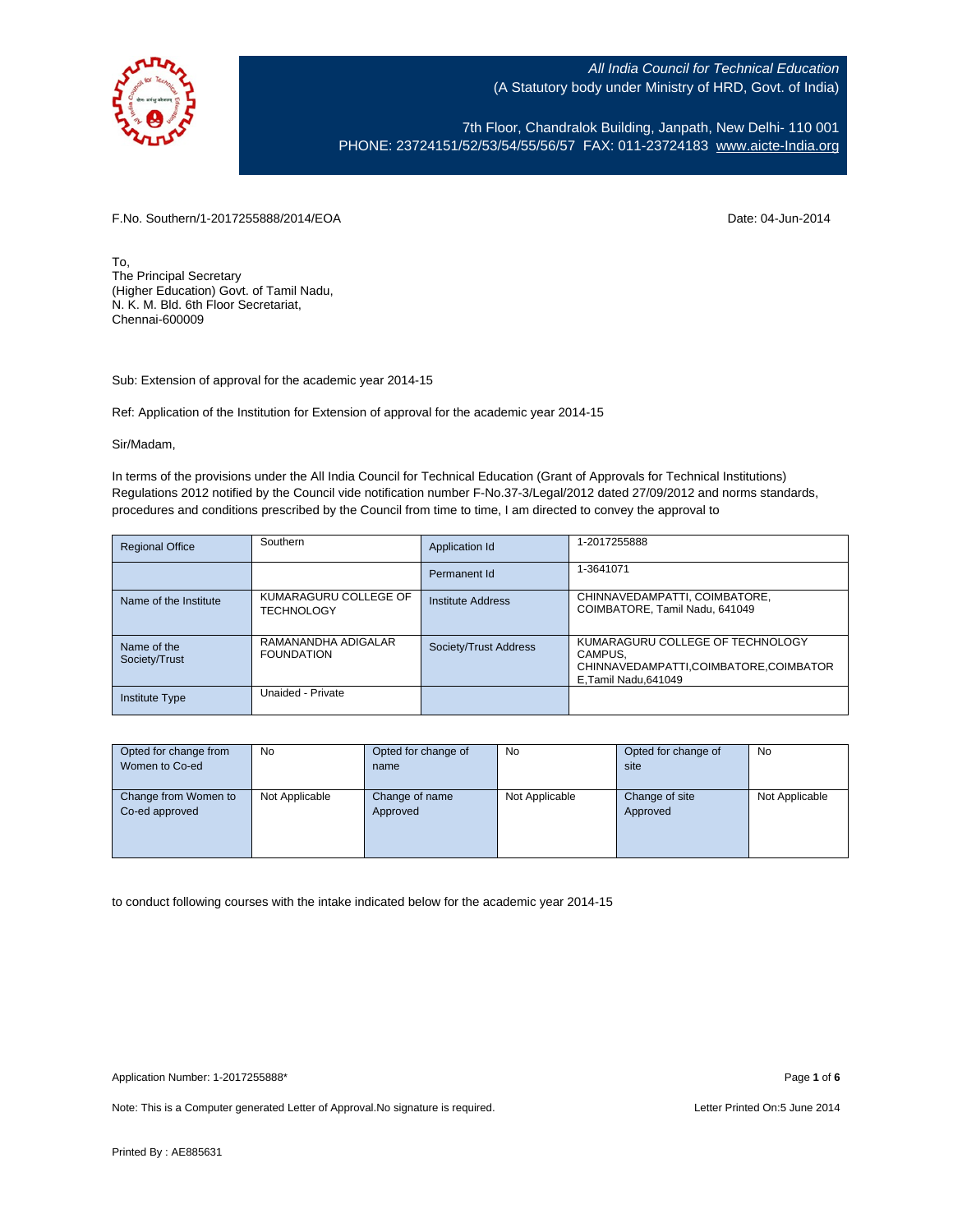



7th Floor, Chandralok Building, Janpath, New Delhi- 110 001 PHONE: 23724151/52/53/54/55/56/57 FAX: 011-23724183 [www.aicte-India.org](http://www.aicte-india.org/)

| Application Id: 1-2017255888                          |              | Course                                    |                                                                  | <b>Affiliating Body</b>    |                             |                |                              |                     |                     |                                          |
|-------------------------------------------------------|--------------|-------------------------------------------|------------------------------------------------------------------|----------------------------|-----------------------------|----------------|------------------------------|---------------------|---------------------|------------------------------------------|
| Program                                               | Shift        | Level                                     |                                                                  | Full/Part Time             |                             | Intake 2013-14 | Intake Approved for<br>14-15 | NRI Approval status | PIO Approval status | Foreign Collaboration<br>Approval status |
| <b>ENGINEERING</b><br>AND<br><b>TECHNOLOGY</b>        | 1st<br>Shift | <b>POST</b><br><b>GRADUA</b><br>TE        | APPAREL<br><b>TECHNOLOGY</b>                                     | <b>FULL</b><br>TIME        | Anna University,<br>Chennai | 18             | 18                           | NA                  | <b>NA</b>           | N                                        |
| <b>ENGINEERING</b><br>AND<br><b>TECHNOLOGY</b>        | 1st<br>Shift | POST<br><b>GRADUA</b><br>TE               | <b>APPLIED</b><br><b>ELECTRONICS</b>                             | <b>FULL</b><br><b>TIME</b> | Anna University,<br>Chennai | 18             | 18                           | <b>NA</b>           | <b>NA</b>           | N                                        |
| <b>ENGINEERING</b><br>AND<br><b>TECHNOLOGY</b>        | 1st<br>Shift | POST<br><b>GRADUA</b><br>TE               | <b>BIOTECHNOLOGY</b>                                             | <b>FULL</b><br><b>TIME</b> | Anna University,<br>Chennai | 18             | 18                           | <b>NA</b>           | <b>NA</b>           | N                                        |
| <b>ENGINEERING</b><br><b>AND</b><br><b>TECHNOLOGY</b> | 1st<br>Shift | <b>POST</b><br><b>GRADUA</b><br><b>TE</b> | <b>COMMUNICATION</b><br><b>SYSTEMS</b>                           | <b>FULL</b><br><b>TIME</b> | Anna University,<br>Chennai | 25             | 25                           | <b>NA</b>           | <b>NA</b>           | N                                        |
| <b>ENGINEERING</b><br>AND<br><b>TECHNOLOGY</b>        | 1st<br>Shift | POST<br><b>GRADUA</b><br>TE               | <b>COMPUTER AIDED</b><br><b>DESIGN AND</b><br><b>MANUFACTURE</b> | <b>FULL</b><br><b>TIME</b> | Anna University,<br>Chennai | 18             | 18                           | <b>NA</b>           | <b>NA</b>           | N                                        |
| <b>ENGINEERING</b><br>AND<br><b>TECHNOLOGY</b>        | 1st<br>Shift | POST<br><b>GRADUA</b><br>TE               | <b>COMPUTER</b><br><b>SCIENCE AND</b><br><b>ENGINEERING</b>      | <b>FULL</b><br><b>TIME</b> | Anna University,<br>Chennai | 25             | 25                           | <b>NA</b>           | <b>NA</b>           | N                                        |
| <b>ENGINEERING</b><br>AND<br><b>TECHNOLOGY</b>        | 1st<br>Shift | POST<br><b>GRADUA</b><br>TE               | EMBEDDED<br><b>SYSTEMS</b><br><b>TECHNOLOGIES</b>                | <b>FULL</b><br><b>TIME</b> | Anna University,<br>Chennai | 18             | 18                           | <b>NA</b>           | <b>NA</b>           | N                                        |
| <b>ENGINEERING</b><br>AND<br><b>TECHNOLOGY</b>        | 1st<br>Shift | <b>POST</b><br>GRADUA<br><b>TE</b>        | <b>ENERGY</b><br><b>ENGINEERING</b>                              | <b>FULL</b><br><b>IIME</b> | Anna University,<br>Chennai | 18             | 18                           | <b>NA</b>           | <b>NA</b>           | N                                        |
| <b>ENGINEERING</b><br>AND<br><b>TECHNOLOGY</b>        | 1st<br>Shift | <b>POST</b><br><b>GRADUA</b><br>TE        | <b>INDUSTRIAL</b><br><b>ENGINEERING</b>                          | <b>FULL</b><br><b>TIME</b> | Anna University,<br>Chennai | 25             | 25                           | <b>NA</b>           | <b>NA</b>           | N                                        |

Application Number: 1-2017255888\* Page **2** of **6**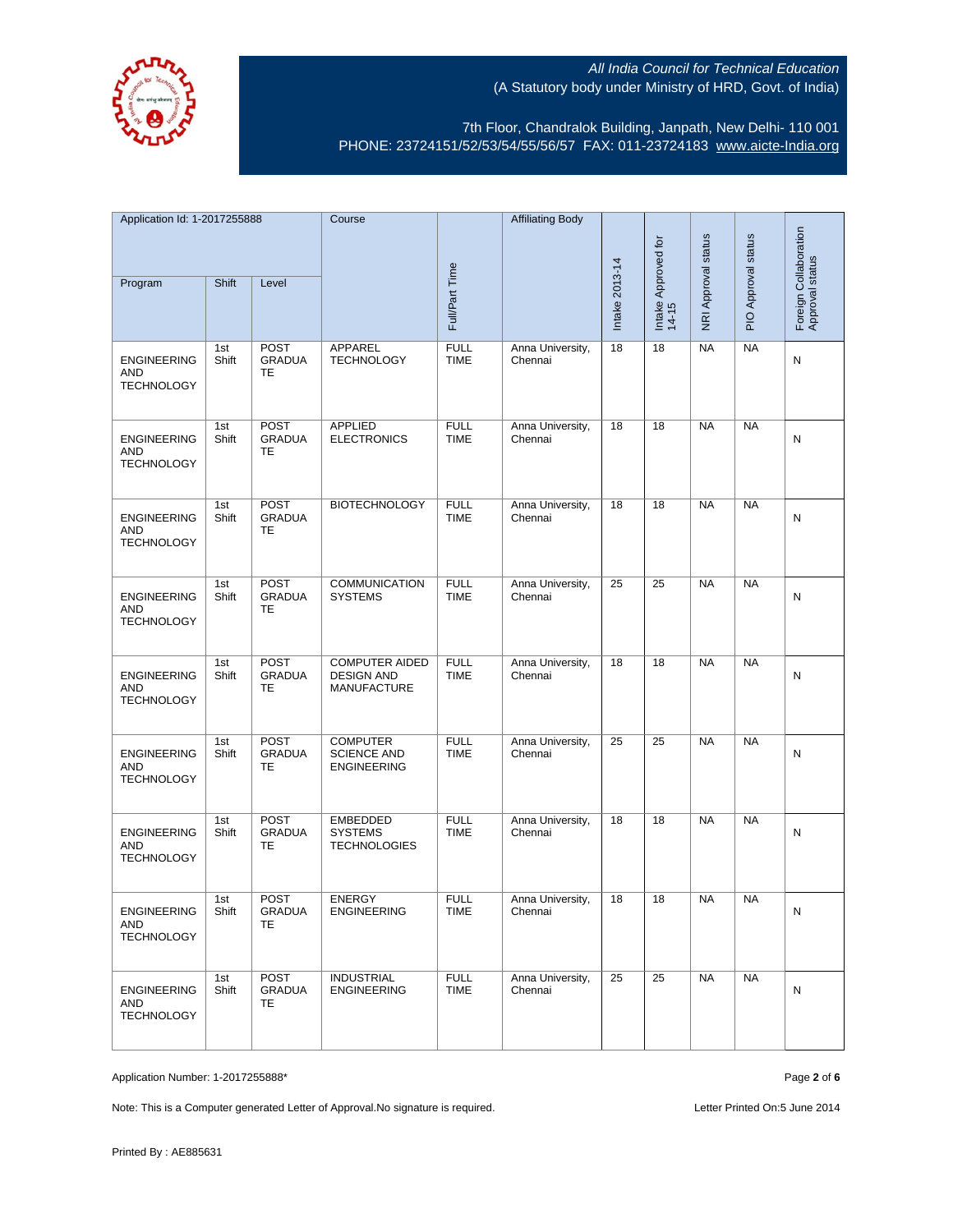

7th Floor, Chandralok Building, Janpath, New Delhi- 110 001 PHONE: 23724151/52/53/54/55/56/57 FAX: 011-23724183 [www.aicte-India.org](http://www.aicte-india.org/)

| Application Id: 1-2017255888                   |              | Course                                    |                                                                        | <b>Affiliating Body</b>    |                             |                |                              |                     |                     |                                          |
|------------------------------------------------|--------------|-------------------------------------------|------------------------------------------------------------------------|----------------------------|-----------------------------|----------------|------------------------------|---------------------|---------------------|------------------------------------------|
|                                                |              |                                           |                                                                        |                            |                             |                |                              |                     |                     |                                          |
| Program                                        | Shift        | Level                                     |                                                                        | Full/Part Time             |                             | Intake 2013-14 | Intake Approved for<br>14-15 | NRI Approval status | PIO Approval status | Foreign Collaboration<br>Approval status |
| <b>ENGINEERING</b><br>AND<br><b>TECHNOLOGY</b> | 1st<br>Shift | <b>POST</b><br><b>GRADUA</b><br><b>TE</b> | <b>INFORMATION</b><br>AND<br><b>COMMUNICATION</b><br><b>TECHNOLOGY</b> | <b>FULL</b><br><b>TIME</b> | Anna University,<br>Chennai | 18             | 18                           | NA                  | <b>NA</b>           | N                                        |
| <b>ENGINEERING</b><br>AND<br><b>TECHNOLOGY</b> | 1st<br>Shift | <b>POST</b><br><b>GRADUA</b><br>TE        | <b>POWER</b><br><b>ELECTRONICS</b><br><b>AND DRIVES</b>                | <b>FULL</b><br><b>TIME</b> | Anna University,<br>Chennai | 18             | 18                           | <b>NA</b>           | <b>NA</b>           | N                                        |
| <b>ENGINEERING</b><br>AND<br><b>TECHNOLOGY</b> | 1st<br>Shift | <b>POST</b><br><b>GRADUA</b><br>TE        | <b>STRUCTURAL</b><br><b>ENGINEERING</b>                                | <b>FULL</b><br><b>TIME</b> | Anna University,<br>Chennai | 18             | 18                           | <b>NA</b>           | <b>NA</b>           | N                                        |
| <b>ENGINEERING</b><br>AND<br><b>TECHNOLOGY</b> | 1st<br>Shift | <b>POST</b><br><b>GRADUA</b><br>TE        | <b>TEXTILE</b><br><b>TECHNOLOGY</b>                                    | <b>FULL</b><br><b>TIME</b> | Anna University,<br>Chennai | 18             | 18                           | <b>NA</b>           | <b>NA</b>           | N                                        |
| <b>ENGINEERING</b><br>AND<br><b>TECHNOLOGY</b> | 1st<br>Shift | <b>UNDER</b><br><b>GRADUA</b><br>TE       | <b>AERONAUTICAL</b><br><b>ENGINEERING</b>                              | <b>FULL</b><br><b>TIME</b> | Anna University,<br>Chennai | 60             | 60                           | <b>NA</b>           | <b>NA</b>           | N                                        |
| <b>ENGINEERING</b><br>AND<br><b>TECHNOLOGY</b> | 1st<br>Shift | <b>UNDER</b><br><b>GRADUA</b><br>TE       | <b>AUTOMOBILE</b><br><b>ENGINEERING</b>                                | <b>FULL</b><br><b>TIME</b> | Anna University,<br>Chennai | 60             | 60                           | <b>NA</b>           | <b>NA</b>           | N                                        |
| <b>ENGINEERING</b><br>AND<br><b>TECHNOLOGY</b> | 1st<br>Shift | <b>UNDER</b><br><b>GRADUA</b><br>TE       | <b>BIOTECHNOLOGY</b>                                                   | <b>FULL</b><br><b>TIME</b> | Anna University,<br>Chennai | 60             | 60                           | <b>NA</b>           | <b>NA</b>           | N                                        |
| <b>ENGINEERING</b><br>AND<br><b>TECHNOLOGY</b> | 1st<br>Shift | <b>UNDER</b><br>GRADUA<br>TE              | <b>CIVIL</b><br><b>ENGINEERING</b>                                     | <b>FULL</b><br>TIME        | Anna University,<br>Chennai | 120            | 120                          | <b>NA</b>           | <b>NA</b>           | N                                        |
| <b>ENGINEERING</b><br>AND<br><b>TECHNOLOGY</b> | 1st<br>Shift | <b>UNDER</b><br><b>GRADUA</b><br>TE.      | <b>COMPUTER</b><br><b>SCIENCE AND</b><br><b>ENGINEERING</b>            | <b>FULL</b><br><b>TIME</b> | Anna University,<br>Chennai | 120            | 120                          | <b>NA</b>           | <b>NA</b>           | N                                        |

Application Number: 1-2017255888\* Page **3** of **6**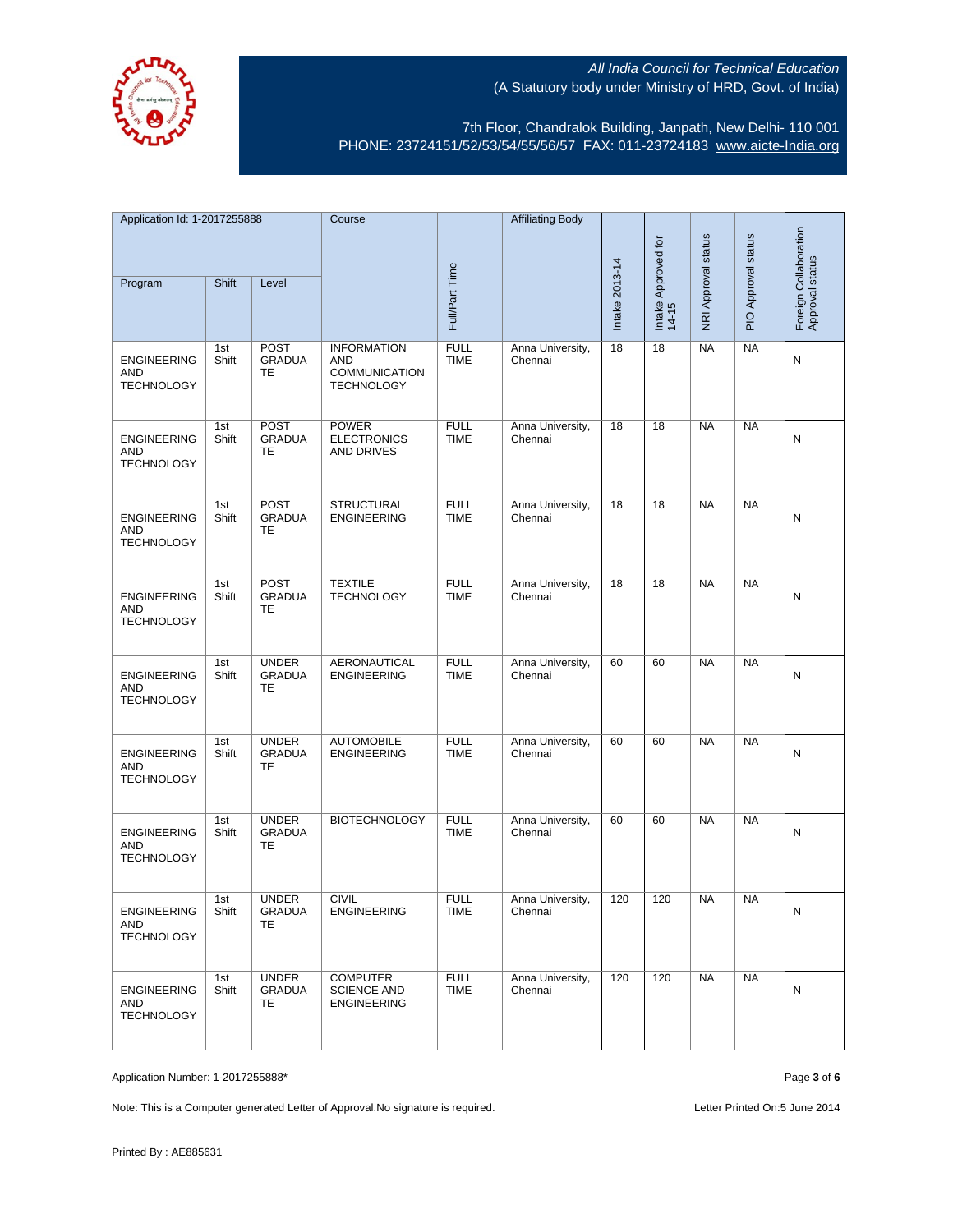

7th Floor, Chandralok Building, Janpath, New Delhi- 110 001 PHONE: 23724151/52/53/54/55/56/57 FAX: 011-23724183 [www.aicte-India.org](http://www.aicte-india.org/)

| Application Id: 1-2017255888                          |              | Course                                     |                                                                    | <b>Affiliating Body</b>    |                             |                |                              |                     |                     |                                          |
|-------------------------------------------------------|--------------|--------------------------------------------|--------------------------------------------------------------------|----------------------------|-----------------------------|----------------|------------------------------|---------------------|---------------------|------------------------------------------|
| Program                                               | Shift        | Level                                      |                                                                    |                            |                             |                | Intake Approved for<br>14-15 | NRI Approval status | PIO Approval status | Foreign Collaboration<br>Approval status |
|                                                       |              |                                            |                                                                    | Full/Part Time             |                             | Intake 2013-14 |                              |                     |                     |                                          |
| <b>ENGINEERING</b><br>AND<br><b>TECHNOLOGY</b>        | 1st<br>Shift | <b>UNDER</b><br><b>GRADUA</b><br>TE        | ELECTRICAL AND<br><b>ELECTRONICS</b><br><b>ENGINEERING</b>         | <b>FULL</b><br><b>TIME</b> | Anna University,<br>Chennai | 120            | 120                          | <b>NA</b>           | <b>NA</b>           | Ν                                        |
| <b>ENGINEERING</b><br>AND<br><b>TECHNOLOGY</b>        | 1st<br>Shift | <b>UNDER</b><br><b>GRADUA</b><br>TE        | <b>ELECTRONICS</b><br><b>AND</b><br>COMMUNICATION<br>S ENGINEERING | <b>FULL</b><br><b>TIME</b> | Anna University,<br>Chennai | 180            | 180                          | <b>NA</b>           | <b>NA</b>           | N                                        |
| <b>ENGINEERING</b><br><b>AND</b><br><b>TECHNOLOGY</b> | 1st<br>Shift | <b>UNDER</b><br><b>GRADUA</b><br><b>TE</b> | <b>ELECTRONICS &amp;</b><br><b>INSTRUMENTATIO</b><br>N ENGINEERING | <b>FULL</b><br><b>TIME</b> | Anna University,<br>Chennai | 60             | 60                           | <b>NA</b>           | <b>NA</b>           | N                                        |
| <b>ENGINEERING</b><br>AND<br><b>TECHNOLOGY</b>        | 1st<br>Shift | <b>UNDER</b><br><b>GRADUA</b><br>TE        | <b>FASHION</b><br><b>TECHNOLOGY</b>                                | <b>FULL</b><br><b>TIME</b> | Anna University,<br>Chennai | 60             | 60                           | <b>NA</b>           | <b>NA</b>           | Ν                                        |
| <b>ENGINEERING</b><br>AND<br><b>TECHNOLOGY</b>        | 1st<br>Shift | <b>UNDER</b><br><b>GRADUA</b><br>TE        | <b>INFORMATION</b><br><b>TECHNOLOGY</b>                            | <b>FULL</b><br><b>TIME</b> | Anna University,<br>Chennai | 60             | 60                           | <b>NA</b>           | <b>NA</b>           | N                                        |
| <b>ENGINEERING</b><br>AND<br><b>TECHNOLOGY</b>        | 1st<br>Shift | <b>UNDER</b><br><b>GRADUA</b><br>TE        | <b>MECHANICAL</b><br><b>ENGINEERING</b>                            | <b>FULL</b><br><b>TIME</b> | Anna University,<br>Chennai | 180            | 180                          | <b>NA</b>           | <b>NA</b>           | N                                        |
| <b>ENGINEERING</b><br>AND<br><b>TECHNOLOGY</b>        | 1st<br>Shift | <b>UNDER</b><br><b>GRADUA</b><br>TE        | <b>MECHATRONICS</b>                                                | <b>FULL</b><br><b>TIME</b> | Anna University,<br>Chennai | 60             | 60                           | <b>NA</b>           | <b>NA</b>           | N                                        |
| <b>ENGINEERING</b><br>AND<br><b>TECHNOLOGY</b>        | 1st<br>Shift | <b>UNDER</b><br><b>GRADUA</b><br>TE        | <b>TEXTILE</b><br>TECHNOLOGY                                       | <b>FULL</b><br>TIME        | Anna University,<br>Chennai | 60             | 60                           | <b>NA</b>           | <b>NA</b>           | N                                        |
| MANAGEMEN<br>т                                        | 1st<br>Shift | POST<br><b>GRADUA</b><br>TE.               | <b>MASTERS IN</b><br><b>BUSINESS</b><br><b>ADMINISTRATION</b>      | <b>FULL</b><br><b>TIME</b> | Anna University,<br>Chennai | 180            | 180                          | <b>NA</b>           | <b>NA</b>           | N                                        |

Application Number: 1-2017255888\* Page **4** of **6**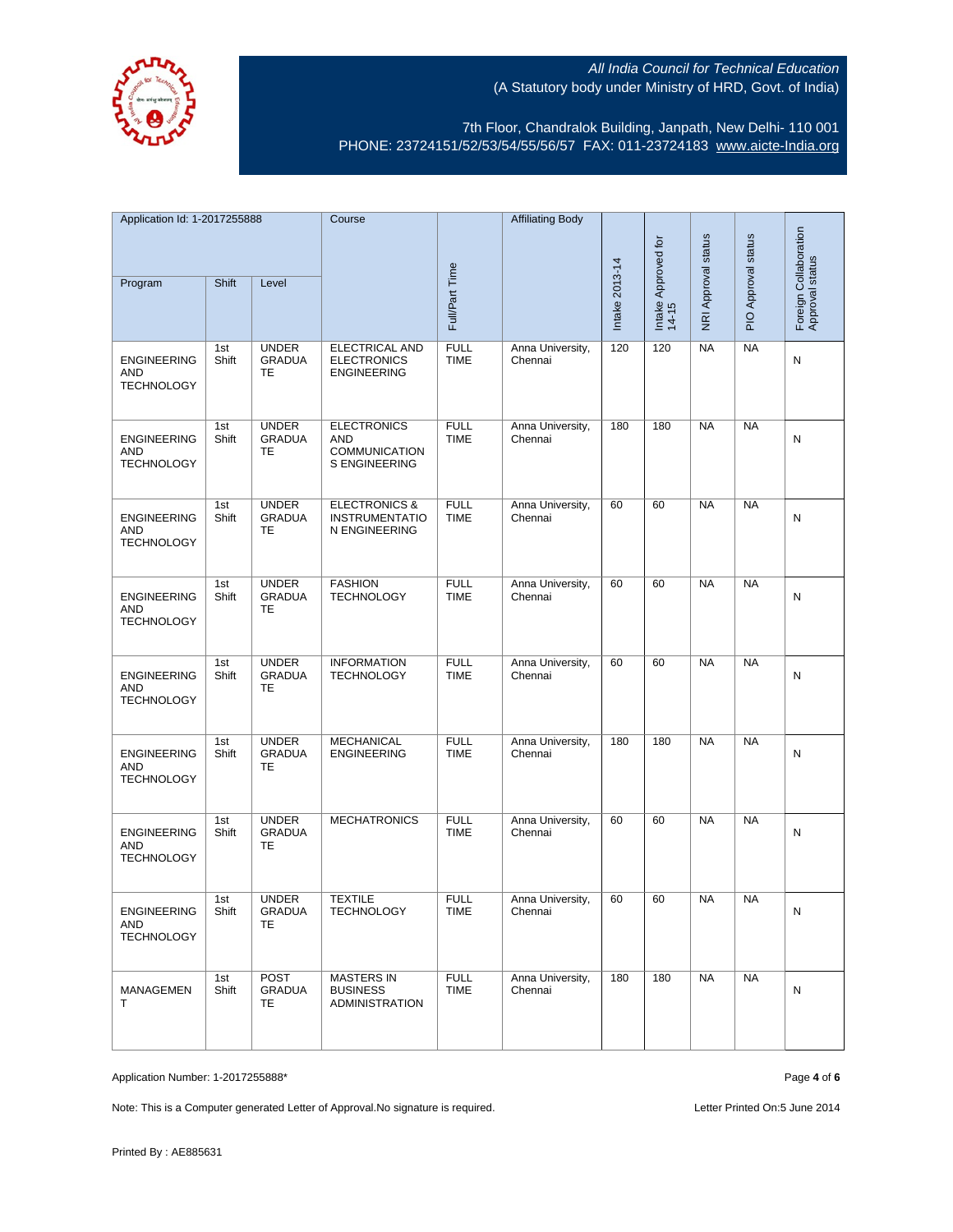

7th Floor, Chandralok Building, Janpath, New Delhi- 110 001 PHONE: 23724151/52/53/54/55/56/57 FAX: 011-23724183 [www.aicte-India.org](http://www.aicte-india.org/)

| Application Id: 1-2017255888<br>Program | Shift        | Level                              | Course                                                      | Time<br>Full/Part          | <b>Affiliating Body</b>     | 4<br>7<br>2013-<br>Intake | ʻp.<br>ಠ<br>Approve<br>Intake<br>14-15 | status<br>Approval<br>$\overline{g}$ | status<br>Approval<br>$\frac{1}{2}$ | ollaboration<br>status<br>$\circ$<br>Foreign C<br>Approval |
|-----------------------------------------|--------------|------------------------------------|-------------------------------------------------------------|----------------------------|-----------------------------|---------------------------|----------------------------------------|--------------------------------------|-------------------------------------|------------------------------------------------------------|
| <b>MCA</b>                              | 1st<br>Shift | <b>POST</b><br><b>GRADUA</b><br>TE | <b>MASTERS IN</b><br><b>COMPUTER</b><br><b>APPLICATIONS</b> | <b>FULL</b><br><b>TIME</b> | Anna University,<br>Chennai | 120                       | 120                                    | <b>NA</b>                            | <b>NA</b>                           | N                                                          |

• Validity of the course details may be verified at www.aicte-india.org>departments>approvals

The above mentioned approval is subject to the condition that KUMARAGURU COLLEGE OF TECHNOLOGY shall follow and adhere to the Regulations, guidelines and directions issued by AICTE from time to time and the undertaking / affidavit given by the institution along with the application submitted by the institution on portal and subsequently upload and update the student/ faculty/ other data on portal as per the time schedule which will be intimated by AICTE.

In case of any differences in content in this Computer generated Extension of Approval Letter, the content/information as approved by the Executive Council / General Council as available on the record of AICTE shall be final and binding.

Strict compliance of Anti-Ragging Regulation:- Approval is subject to strict compliance of provisions made in AICTE Regulation notified vide F. No. 37-3/Legal/AICTE/2009 dated July 1, 2009 for Prevention and Prohibition of Ragging in Technical Institutions. In case Institution fails to take adequate steps to Prevent Ragging or fails to act in accordance with AICTE Regulation or fails to punish perpetrators or incidents of Ragging, it will be liable to take any action as defined under clause 9(4) of the said Regulation.

> **(Dr. Kuncheria P. Isaac)** Member Secretary, AICTE

Copy to:

- **1. The Regional Officer,** All India Council for Technical Education Shastri Bhawan 26, Haddows Road Chennai - 600 006, Tamil Nadu
- **2. The Director Of Technical Education,** Tamil Nadu

Application Number: 1-2017255888\* Page **5** of **6**